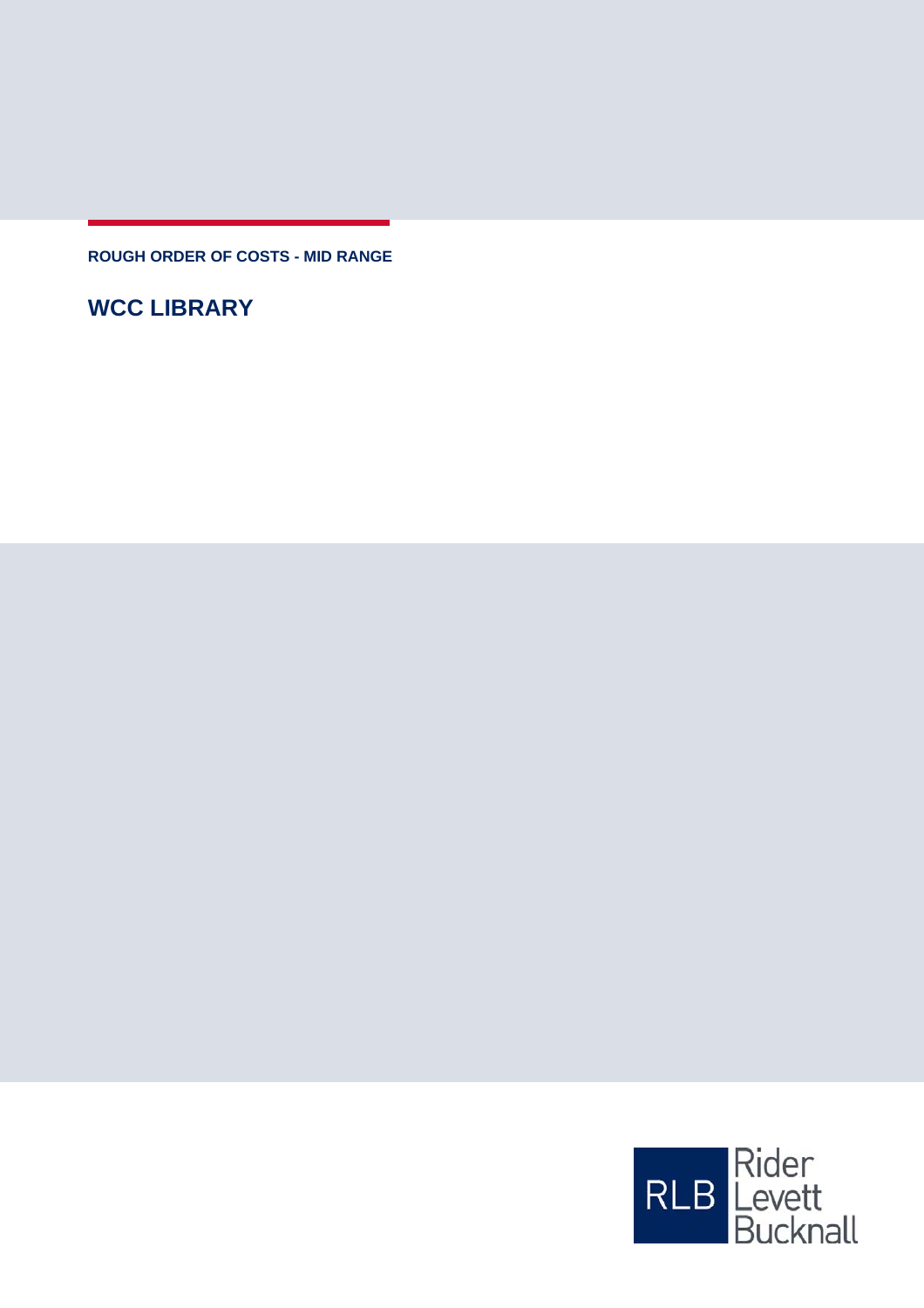# **Rough Order of Costs - Mid Range WCC Library**

## Project Details

# **Description**

#### *Basis of Estimate*

- Structural Strengthening and Refurbishment of Existing Library Building
- Estimate based on Concept Level Elemental Estimating
- No architectural design documents/drawings/specifications; and the like, provided. Estimate subject to confirmation of design
- Estimate completed Feb 2020

## IMPACTS OF COVID-19

Our estimate has been prepared on the basis of "normal" economic considerations and in the context of "conventional" industry conditions.

It is clear that the respiratory disease COVID-19, is having a significant impact Globally. Whilst the impacts are changing on a daily basis, the disease is rapidly being seen as the single most disruptive factor to affect Global population health and the worlds' economies.

Our estimate makes no provision for the impacts of COVID-19.

We advise that an impact on the estimate is likely, and could vary considerably depending on the extent and severity of a variety of issues, outside of our ability to control, influence or predict, extending but not limited to :

- Economy, industry and society shut down
- Border closures affecting supply of labour in particular
- Exchange rate fluctuations
- Off-shore manufacturing capacity and timing of delivery
- Local and National logistics, including delivery of materials and supplies etc.
- Availability of on-site staff to manage productivity of the works
- Availability of on-site labour to implement the works
- Availability of off-site management and administrative functions to support on-site activity

The impact on the estimate may only be in the short to medium term. However, this will be subject to ongoing monitoring.

#### *Documents*

- Aurecon WCC\_Central Library (IL3) Mid-Range Solution-CONCEPT
- Aurecon Central Library Building Services Design Features Report Ref: 253267 Revison A including Marked Up Building Services Layout Drawings as required
- No architectural design documents/drawings/specifications; and the like, provided.

## *Items Specifically Included*

- Provisional sum for separation of central services to isolate future library
- Seismic Strengthening Works
- Base Build Architectural Fitout
- Seismic Panel Upgrade & Central Staircase Works
- Roof and Facade Remedial Works
- **New Lifts**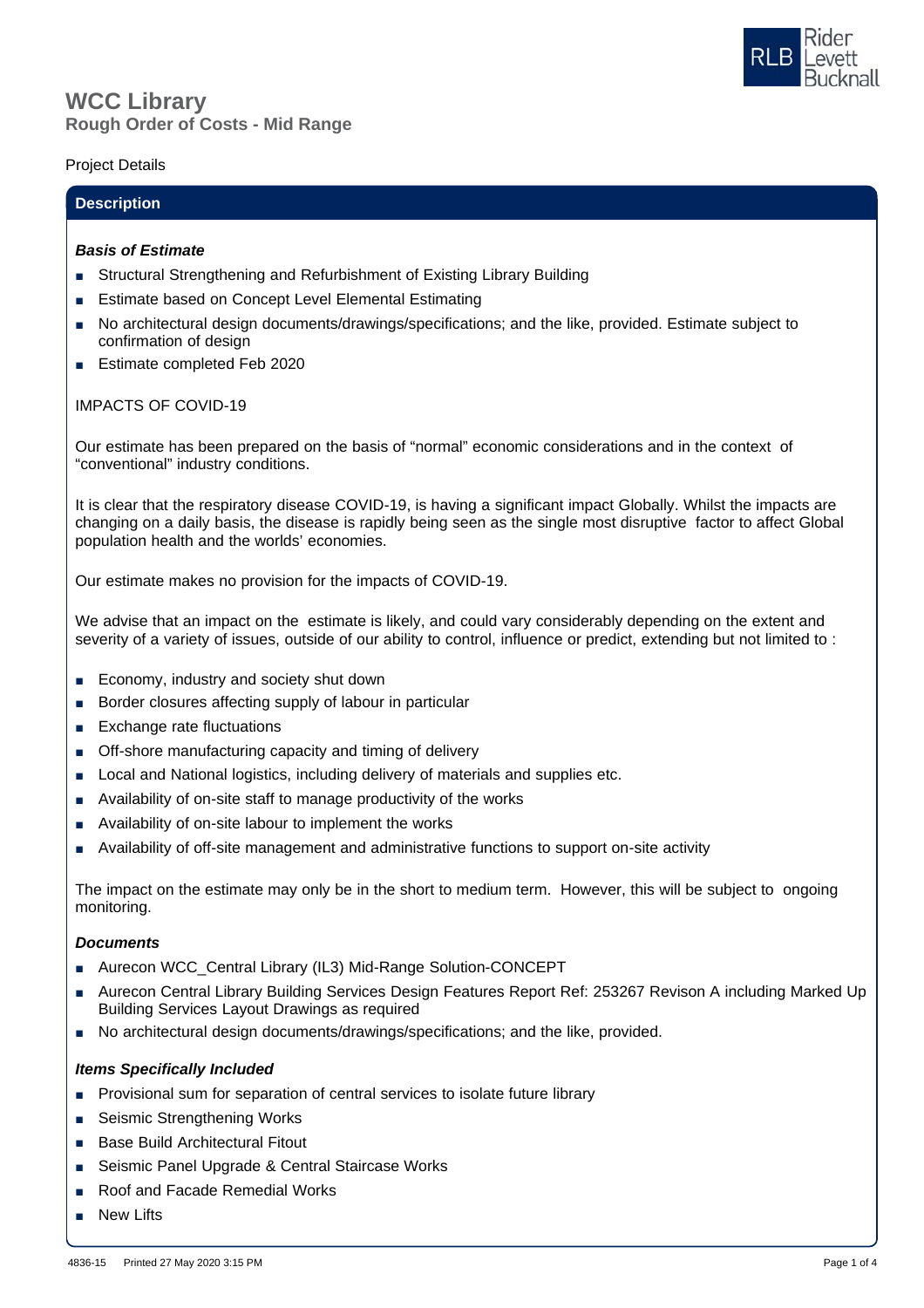



# Project Details

#### **Description**

■ Allowance for professional fees - estimate only

#### *Items Specifically Excluded*

- Relocation costs
- Temporary & Offsite accommodation
- On-going lease costs
- Furniture, fittings and equipment including shelving, whiteboards, pinboards, artworks, feature finishes, audio equipment and cabling and kitchenette fitout
- AV / Phone / PABX system costs
- Removal of hazardous materials (Incl. Asbestos)
- Treatment of Contamination
- Landscaping
- Removal and disposal of any contaminants within the building and surrounds
- Site investigation costs including geotechnical investigation
- Goods and Services Tax (GST)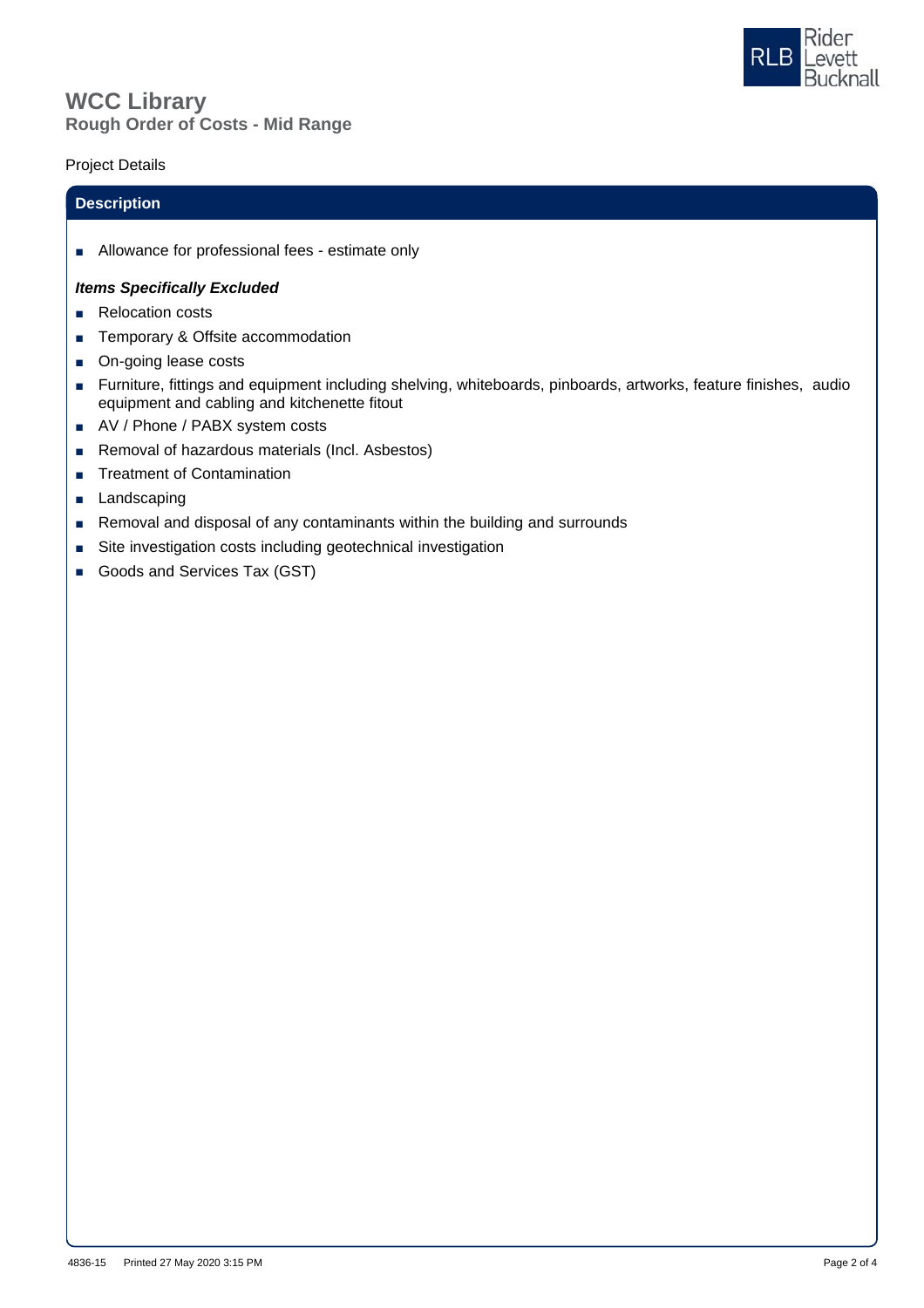

# **Rough Order of Costs - Mid Range WCC Library**

Location Summary GFA: Gross Floor Area

| <b>Location</b>                                                                                             |                |                                                    |                           | GFA m <sup>2</sup> | Cost/m <sup>2</sup> | <b>Total Cost</b>                 |
|-------------------------------------------------------------------------------------------------------------|----------------|----------------------------------------------------|---------------------------|--------------------|---------------------|-----------------------------------|
| A<br>в                                                                                                      |                | <b>ENABLING WORKS</b><br><b>BASEMENT</b>           |                           |                    |                     | 3,326,080.00                      |
|                                                                                                             | <b>B1</b>      | <b>Basement Structure</b>                          |                           | 3,995              | 2,518               | 10,059,690.00                     |
|                                                                                                             | <b>B2</b>      | <b>Basement Fitout</b>                             |                           | 3,995              | 100                 | 399,500.00                        |
|                                                                                                             | B <sub>3</sub> | <b>Basement Services</b>                           |                           | 3,995              | 485                 | 1,937,700.00                      |
|                                                                                                             |                |                                                    |                           |                    |                     |                                   |
|                                                                                                             |                |                                                    | <b>B-BASEMENT</b>         | 3,995              | $\sqrt{$3,103}$     | \$12,396,890.00                   |
| C.                                                                                                          |                | <b>SUPERSTRUCTURE</b>                              |                           |                    |                     |                                   |
|                                                                                                             | C <sub>1</sub> | Structure                                          |                           | 15,706             | 1,711               | 26,873,950.00                     |
|                                                                                                             | C <sub>2</sub> | <b>Building Exterior &amp; Roof</b>                |                           | 15,706             | 182                 | 2,855,000.00                      |
|                                                                                                             | C <sub>3</sub> | Fitout Upper Floors & Plantroom                    |                           | 15,706             | 408                 | 6,403,300.00                      |
|                                                                                                             | C <sub>4</sub> | <b>Building Services Infrastructure</b>            |                           | 15,706             | 320                 | 5,025,000.00                      |
|                                                                                                             | C <sub>5</sub> | <b>Lift Installations</b>                          |                           | 15,706             | 89                  | 1,400,000.00                      |
|                                                                                                             | C <sub>6</sub> | <b>Building Services</b>                           |                           | 15,706             | 1,010               | 15,863,060.00                     |
|                                                                                                             | C7             | Landscaping                                        |                           | 15,706             | 48                  | 750,000.00                        |
|                                                                                                             |                |                                                    | <b>C - SUPERSTRUCTURE</b> | 15,706             | \$3,767             | \$59,170,310.00                   |
|                                                                                                             |                |                                                    | <b>ESTIMATED NET COST</b> | 19,701             | \$3,801             | $\overline{$}74,893,280.00$       |
| <b>MARGINS &amp; ADJUSTMENTS</b><br>Main Contractors Preliminary & General Costs<br>Main Contractors Margin |                |                                                    |                           |                    |                     | \$11,981,720.00<br>\$5,645,000.00 |
| <b>ESTIMATED TENDER PRICE</b>                                                                               |                |                                                    | 19,701                    | \$4,696            | \$92,520,000.00     |                                   |
| Design Development Contingency                                                                              |                |                                                    |                           |                    | \$9,250,000.00      |                                   |
| <b>Construction Contingency</b>                                                                             |                |                                                    |                           |                    |                     | \$10,175,000.00                   |
| <b>ESTIMATED CONSTRUCTION PRICE</b>                                                                         |                |                                                    |                           |                    | \$5,682             | \$111,945,000.00                  |
|                                                                                                             |                | Professional Fees (WCC Provisional Fees Allowance) |                           |                    |                     | \$16,790,000.00                   |
| Escalation                                                                                                  |                |                                                    |                           |                    |                     | Excluded                          |
| <b>Consent Costs</b>                                                                                        |                |                                                    |                           |                    |                     | Excluded                          |
| <b>GST</b>                                                                                                  |                |                                                    |                           |                    |                     | Excluded                          |
| Finance & Funding Costs                                                                                     |                |                                                    |                           |                    | Excluded            |                                   |
| <b>Land Costs</b>                                                                                           |                |                                                    |                           |                    |                     | Excluded                          |
| Insurances                                                                                                  |                |                                                    |                           |                    | Excluded            |                                   |
| <b>Local Authority Fees</b>                                                                                 |                |                                                    |                           |                    |                     | Excluded                          |
| <b>Marketing Costs</b>                                                                                      |                |                                                    |                           |                    | Excluded            |                                   |
| <b>Decanting Costs</b>                                                                                      |                |                                                    |                           |                    | Excluded            |                                   |
|                                                                                                             |                | <b>Temporary Accommodation Costs</b>               |                           |                    |                     | Excluded                          |